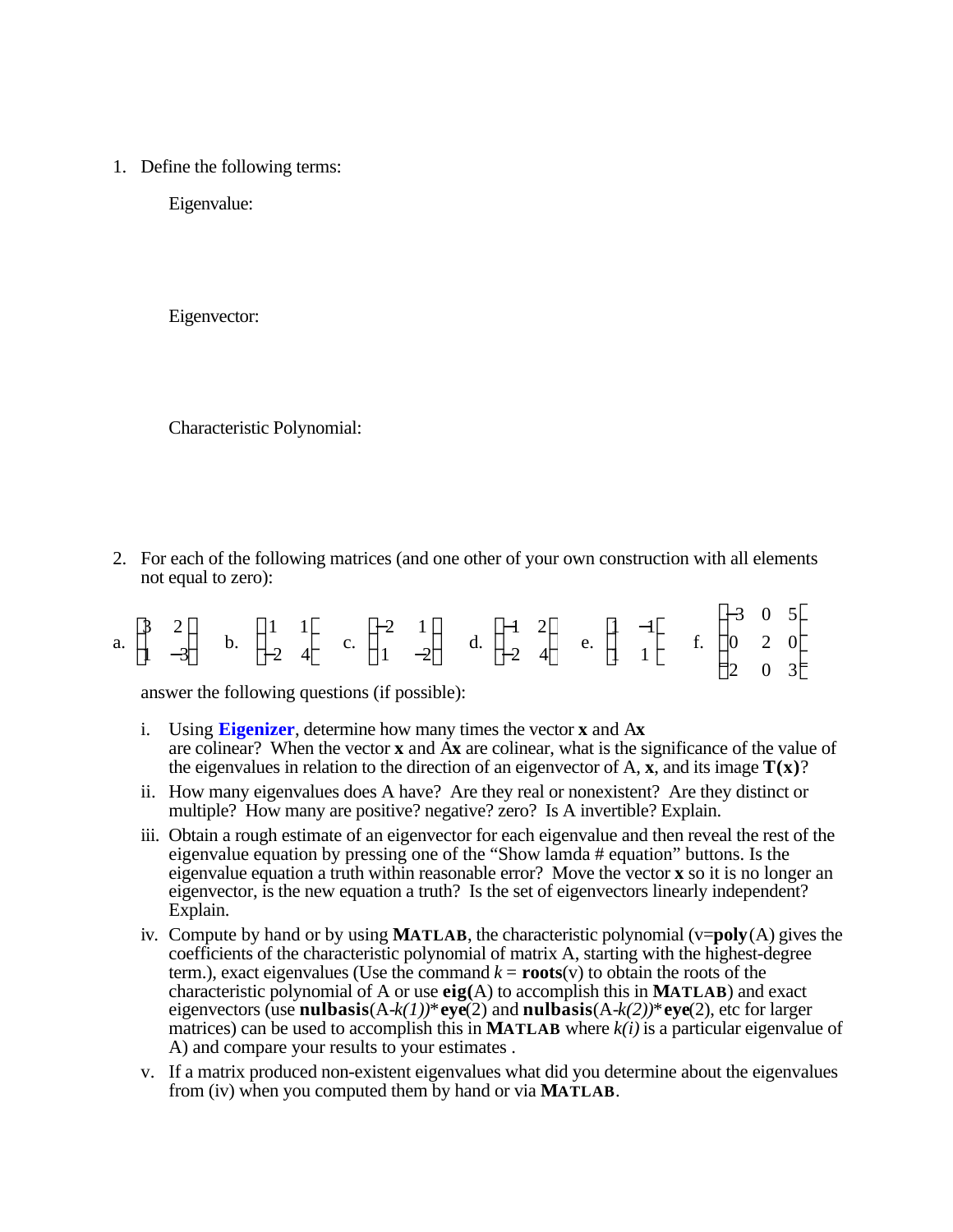a.  $\begin{array}{ccc} & 3 & 2 \\ 1 & -3 \end{array}$ 

$$
b. \quad \begin{array}{c} 1 & 1 \\ -2 & 4 \end{array}
$$

c. 
$$
\begin{bmatrix} -2 & 1 \\ 1 & -2 \end{bmatrix}
$$

$$
d. \quad \begin{array}{c} \n4 & 2 \\
-2 & 4\n\end{array}
$$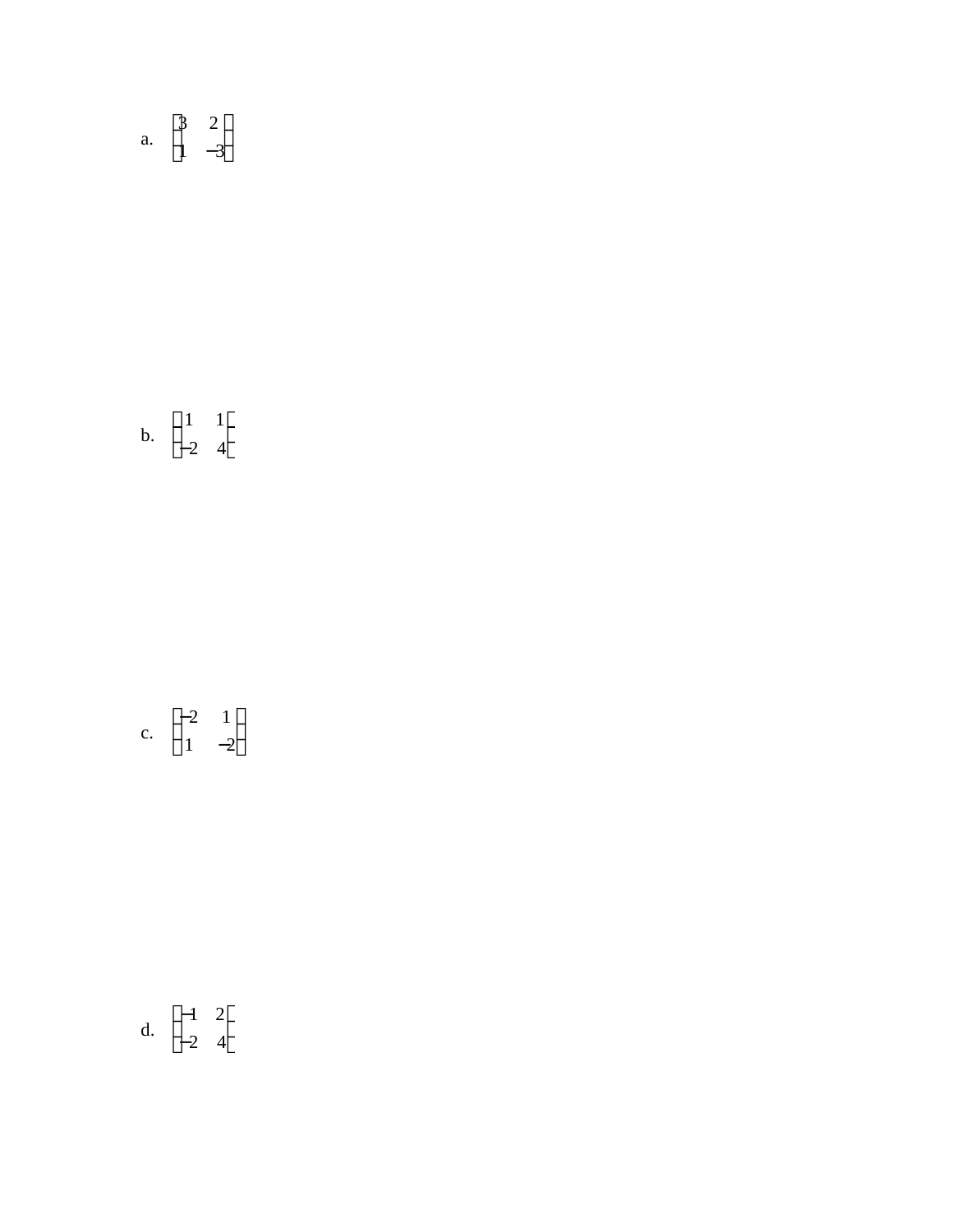## e.  $\begin{array}{cc} 1 & -1 \\ 1 & 1 \end{array}$

 $-3$  0 5<br>f. 0 2 0<br>2 0 3

g.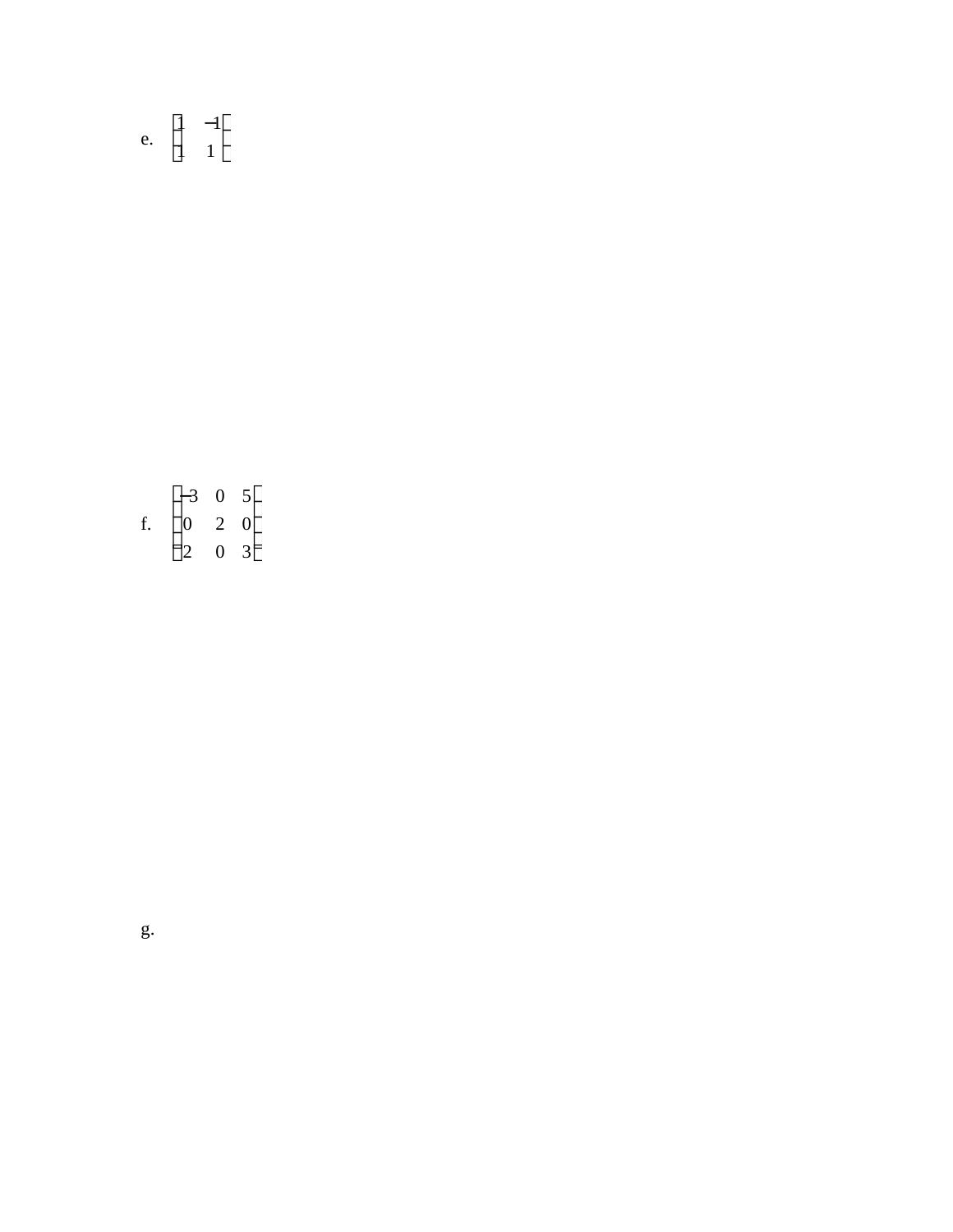## 3. For the matrices:

|             |  | 4 13 $-5$ $-29$ $-17$       |                |  | 7 6 24 $-2$ 14           |  |  |
|-------------|--|-----------------------------|----------------|--|--------------------------|--|--|
|             |  | $-3$ $-11$ 0 32 24          |                |  | 6 5 18 0 12              |  |  |
| $a_{\cdot}$ |  | $0 \t -3 \t 7 \t 3 \t -3$   | $\mathbf{b}$ . |  | $-8$ $-6$ $-25$ 2 $-14$  |  |  |
|             |  | $-2$ $-5$ $-5$ 18 17        |                |  | $-12$ $-8$ $-36$ 3 $-20$ |  |  |
|             |  | $-10$ $-2$ $-5$ $-10$ $-11$ |                |  | 6 4 18 $-2$ 9            |  |  |

use **MATLAB** to find the characteristic polynomial, eigenvalues, and eigenvectors using the commands discussed in (2) and then compare your results when you use the **MATLAB** command: [P D]=eig(A). Explain what this new command provides you and how to interpret it.